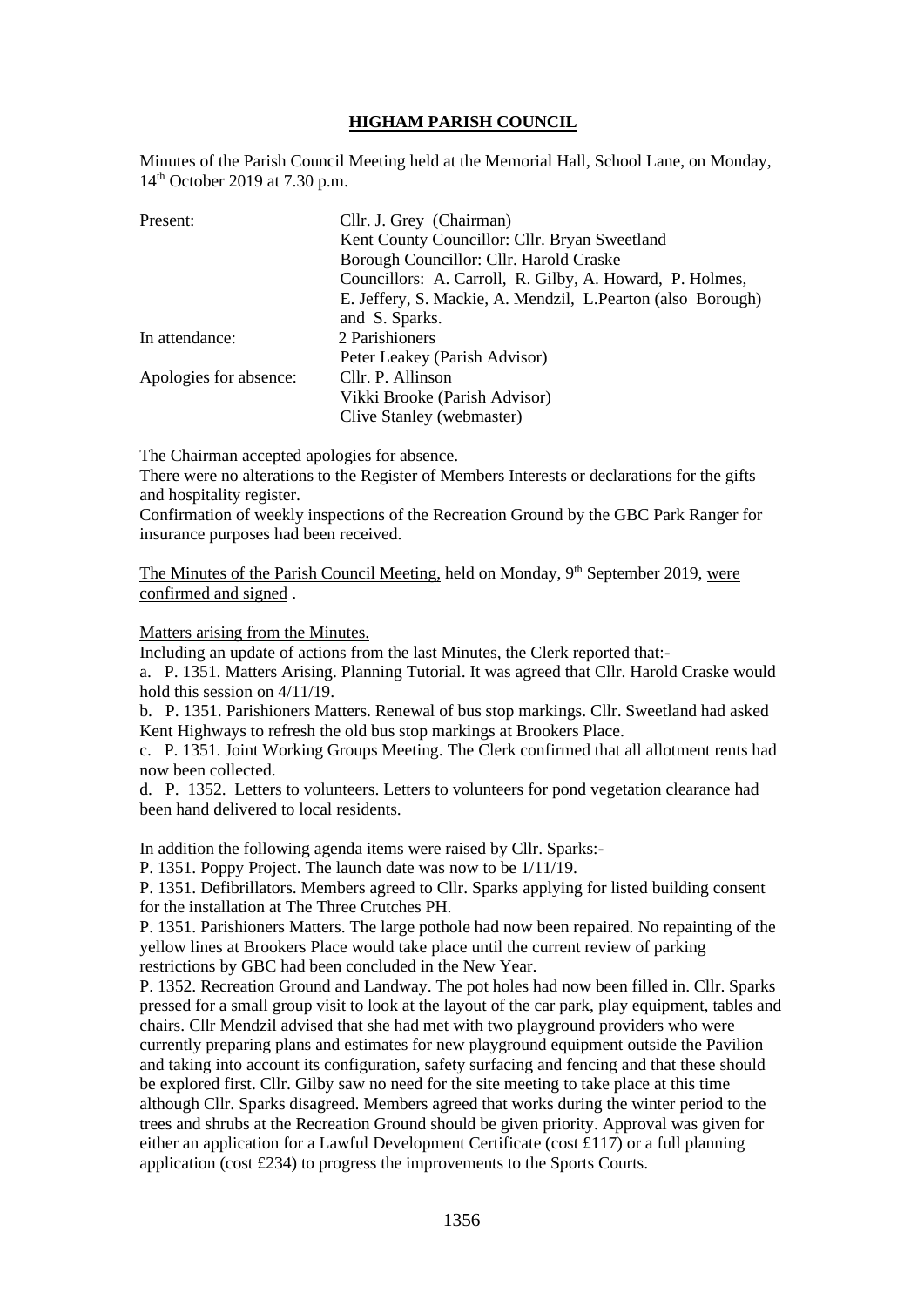The Chairman reminded Members that following the completion of the 2019 Audit the new finance arrangements could be put into place.

### Parishioners' Matters.

Barry Ford, a Parishioner of the village for the last 20 years, was keen to see pre-school provision re-established within the village and asked if the Parish Council could help find a suitable location. He was particularly interested in renting the Pavilion building as it could provide a permanent self-contained setting and his wife was a registered Nursery School provider. Cllr. Sparks confirmed that the current lack of pre-school provision had been acknowledged in the Village Plan but that the Pavilion building still required completion at the present time. It was proposed by Cllr. Pearton that the viability of this request should be explored before the next meeting when further discussion would take place and a decision would be made and this was seconded by Cllr. Mackie and agreed by a majority of members. Mr Ford was asked to make contact with the Clerk direct to register this expression of interest in writing.

## To receive an update on the.Nuralite planning application

The Clerk reported that as a result of a substantial number of comments having been received by the Borough Council in support of the Nuralite application, banners had now been placed around the village reminding people to object. KMTV had visited the village and filmed a short feature about the Nuralite application. Letters had now been sent to all parents at Higham Primary School by the Headteacher urging them to send in letters of objection and the Parish Council had been invited to attend two forthcoming Parent's Evenings at the school to display the maps and drawings and answer any questions.

### To further discuss the Parish Council website development.

Cllr. Gilby reported that he was currently populating the website pages and hoped to be in a position to show Members the almost complete website at the November Meeting and be ready to launch before Christmas. It was agreed that in future the Love Higham website would be accessed via a page on the new Parish Council website but that the domain and hosting charges, which were currently due for renewal, should be paid by the Parish Council for this year only. The new website would be included in the 2020 Annual Parish Newsletter and a demonstration given at the 2020 Annual Parish Assembly.

To discuss the need for the Rural Nomination criteria for Rural Housing to be upheld. It was agreed that the Clerk would request a copy of the up to date Rural Nomination Criteria document and then a meeting would be arranged with Sharon Donald to discuss this further before a letter of complaint was sent to Moat Housing by the Parish Council.

### Bonfire Night Firework Display update.

Members approved the printing of flyers promoting the event (which would be delivered throughout the village and also distributed by the Primary School) and reusable banners. It was agreed to ask Phoenix Fireworks to provide a generator at an additional cost of £200 (plus VAT) as a back up for this event. Instead of an entry fee of £1 per head donation buckets would be positioned at entrances.

### Councillors' Matters.

### County.

Cllr. Sweetland reported that the new leader of Kent County Council to succeed Paul Carter was Roger Gough who was well known to him. He expressed regret that Cantium Business Solutions had been unable to help with the setting up of the new parish council website and offered a grant of up to £1000 to offset the website building costs incurred by Cllr. Gilby for which Members expressed their thanks.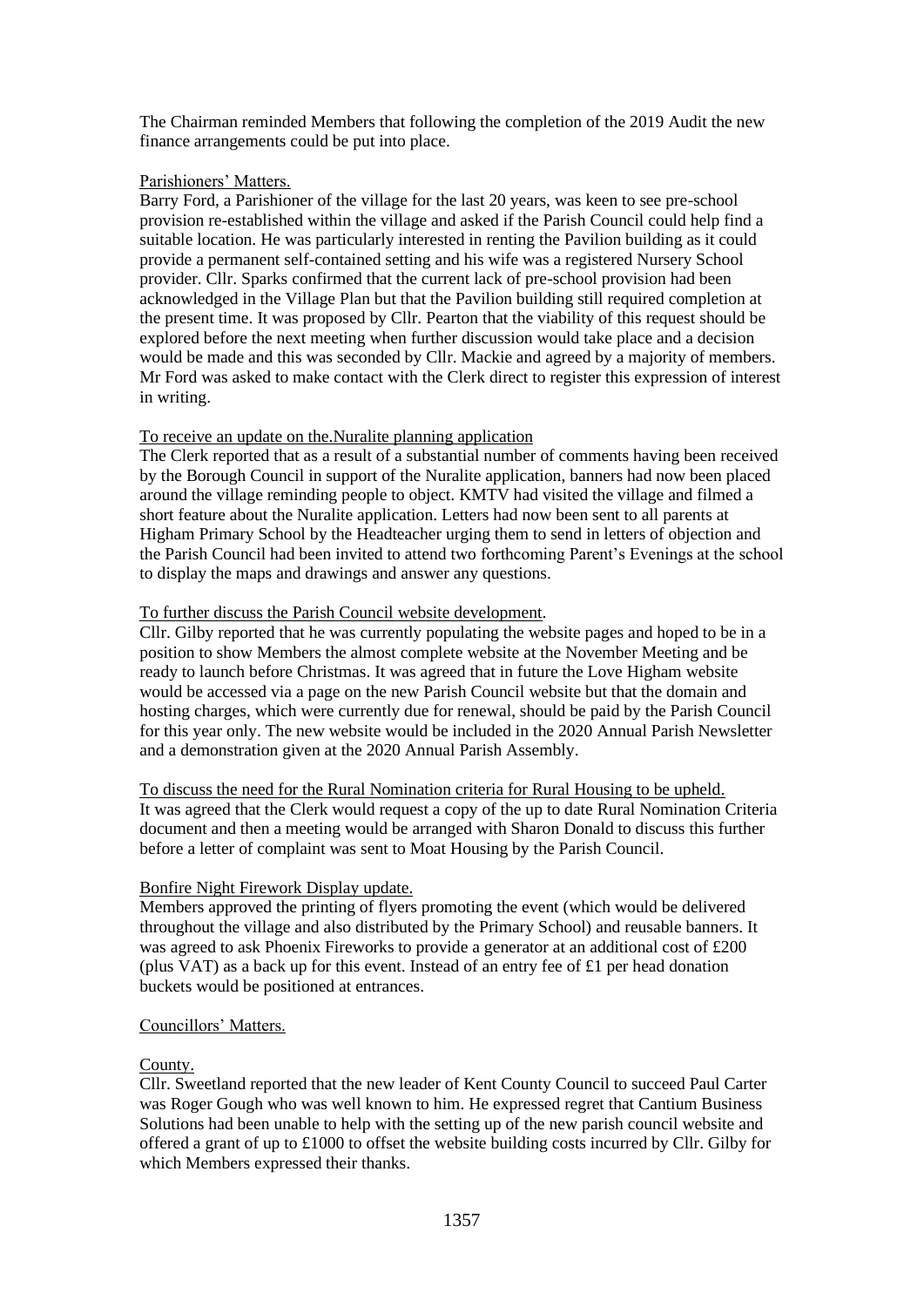# Borough.

Cllr. Craske reported that the figures on the GBC Planning Portal showed that at the date of the Meeting there had been 58 comments of support and 129 comments of objection for the Nuralite planning application. He reiterated that each comment would be carefully examined by the Case Officer and those which did not include any planning grounds would carry little weight. He apologised that there had been a problem which had not allowed the consultation process to take place through the Planning Portal but that GBC had now provided alternative ways to submit comments on-line. It was unlikely that the closing date for comments on this application would be before the end of the year.

## Parish.

Cllr. Pearton reported that Canal Road had been cleared up with fly tipping removed and potholes repaired. Two wooden bollards in the vicinity of the school had been knocked over again. Cllr. Sparks agreed to explore additional double height kerbs and concrete planters with Kent Highways to possibly alleviate this problem.

Cllr. Mendzil confirmed that grants for bee friendly bus shelters would not be available until April 2020.

Cllr. Sparks reported comments on Facebook from residents of Gravesend Road who had expressed concerns regarding excessive vibration to their properties from lorry movements. Cllr. Sweetland felt that this should be tracked and advised Cllr. Sparks to contact him to set this up if it was felt that it was needed.

Cllr. Jeffery reported that she believed that she had located the landlord of the parade of shops regarding the state of the low brick wall to the front, but still needed to speak to a couple of the shopkeepers. As a result of the recent letter drop by the Clerk one resident in Church Street had come forward to volunteer his services for the tidying up of the area around the pond. A complaint had been received regarding the poor state of the Charles Dickens sign ahead of the Dickens 150 celebrations in 2020. The Clerk reported that a quotation to repaint this had been requested from the sign writer who had installed the original sign and was currently awaited. Cllr. Jeffery reported that she was honoured to have been asked to again assist the Charity Fundraising Committee for the Mayor of Gravesham.

# **BREAK FOR REFRESHMENTS**

### Reports.

a. Planning.

 Plans were available for the following planning applications which had been received and reviewed by the Planning Committee:-

Appln. no. 20190969 Stonycroft, Telegraph Hill

Erection of a two storey front and side extension and single storey rear and front extension. Appln. no. 20190994 12, Norah Lane

Erection of single storey front and side extensions.

Appln. no. 20190996 Whitegates, Old Watling Street

Demolition of an existing dwelling and workshop-building and the erection of a replacement five bedroom dwelling, garage and associated landscaping.

Appln. no. 20191007 Little Mockbeggar, Town Road

Application for Certificate of Lawful Development in respect of retention of polytunnels. Appln. no. 20191042 2, High View.

Application for a Lawful Development Certificate in respect of the proposed enlargement of the existing roof structure over the side extension and construction of a dormer extension in the existing and proposed rear roof slope, providing increased floor space for the proposed attic conversion.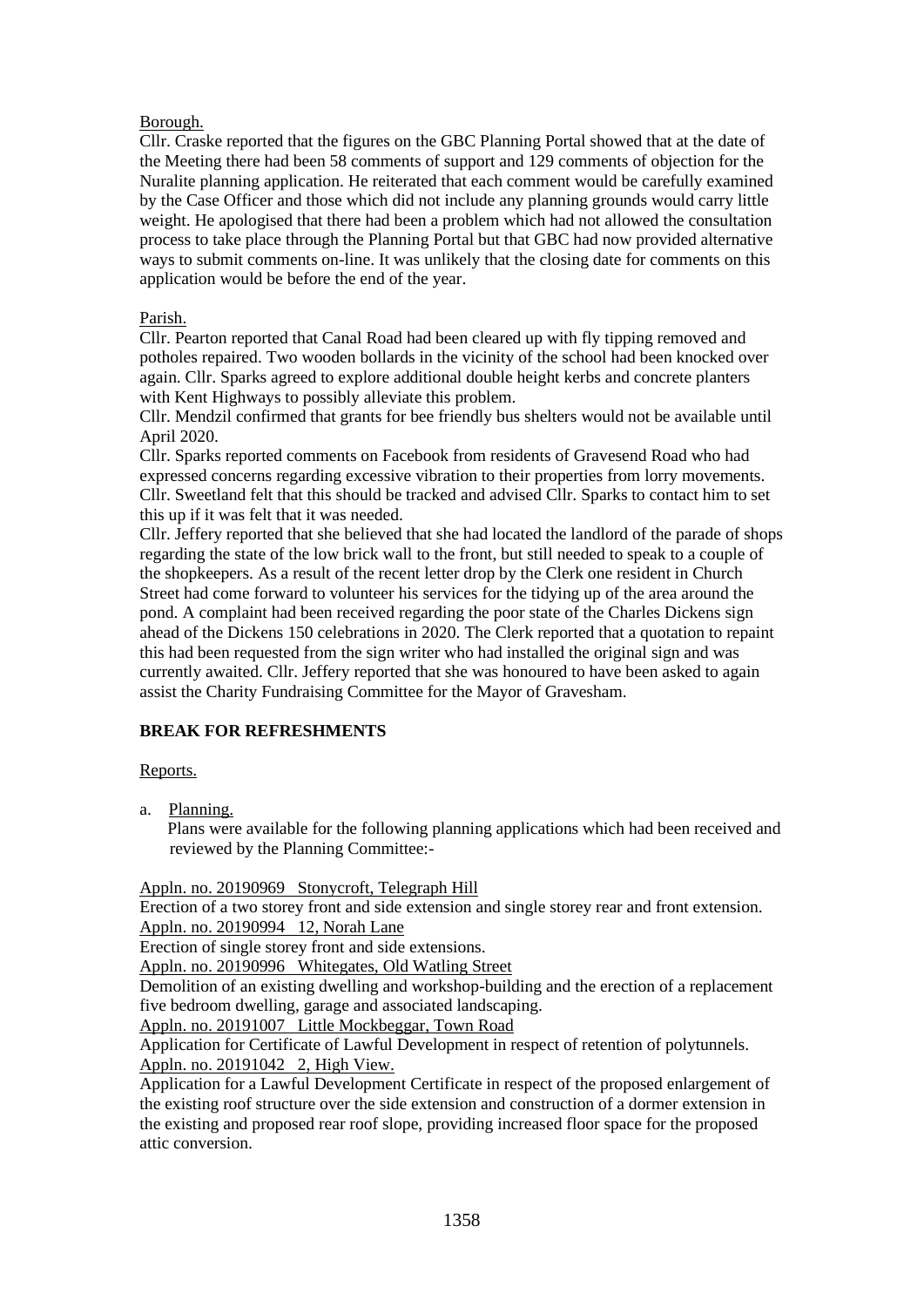b. Community Development Working Group

 Cllr. Mackie reported that he was exploring the possibility of an outdoor cinema for an event in 2020.

c. Infrastructure Working Group

An update was circulated by Cllr. Sparks to Members at the start of the Meeting.

1. Allotments Members agreed to the clearance of plots 25-38 at a cost of £1280, and plots 51 and 64 at a cost of £1500 (which would then be covered by the weed suppressant material already approved and estimated at £300)

2. Highways Issues. The new route sign for the Gardeners Junction would be paid for by KCC and was on order. KCC would proceed to the next stage of the formal consultation for the yellow lines. Police approval would be needed for a weight restriction for Forge Lane, Villa Road and School Lane and KCC would not fund the signage.

3. Village Plan – Safer Higham Group Meeting. Areas covered at the meeting included fly tipping, parking, speeding and reporting crimes. Options for consideration were disabled parking bays, additional facilities for the mobile Speed Indicator Device and Information Drop In sessions.

4. Tree Works and Furniture Removal. Three quotations had been received from contractors but as the cost of one of these was considerably less than the others it was agreed to meet on site with this contractor before a final decision was made.

5. Litter Picking and Garden Volunteers. It was agreed to purchase additional equipment of high viz jackets, hoops and pickers at an estimated cost of £150.

A further Infrastructure Working Group Meeting would be planned towards the end of the year following the next Parish Council Meeting.

### d. Executive Management Working Group

 There was nothing additional to report which had not already been reported elsewhere in the Meeting.

### e. Higham Speedwatch

 Peter Leakey reported that a total of 6 Speedwatch sessions had been held over a period of 5 hours 30 minutes. Details of a total of 46 vehicles which had exceeded the speed limit had been forwarded to the Police. The highest speed observed was 46 mph. outside Buckland Farm.

### f. Kent Community Warden

 Paul Hassell appealed for help in locating a Black Corsa car which had been seen in both Cobham and Higham and a grey Transit pick up both of which were of interest at the present time.

### Finance.

The Clerk asked for approval for the items shown below, this being proposed by Cllr. Gilby seconded by Cllr.Mackie and agreed by all Members.

| Clerks salary (September)                                     | 1150.95 |
|---------------------------------------------------------------|---------|
| HMRC (PAYE/NI September)                                      | 212.62  |
| KCC (LGPS September)                                          | 433.52  |
| Clerk (exps use of room as office $1/7/19$ to $30/9/19$ )     | 227.50  |
| Clive Stanley (webmaster services 1/7/19 to 26/9/19)          | 199.88  |
| EDF Energy (Pavilion electricity)                             | 121.12  |
| PKF Littlejohn (2019 audit)                                   | 360.00  |
| Singlewell Stationery & Print (Nuralite reminder banners)     | 309.60  |
| Singlewell Stationery & Print (maps of roundabout – Nuralite) | 25.08   |
| Tech. Medical Services Ltd. (first aid for fireworks)         | 157.00  |